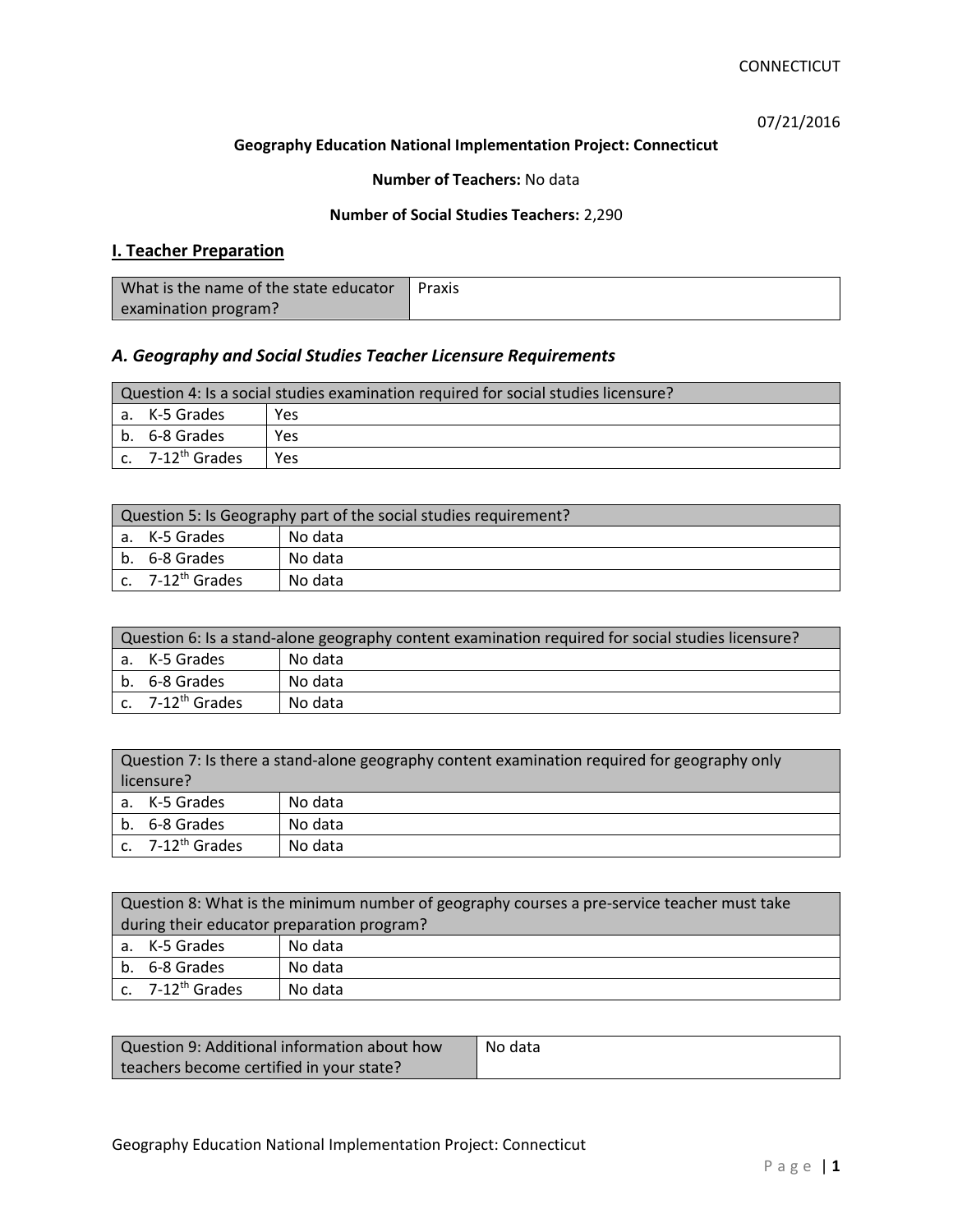# *B. Professional Development*

| Question 10: Can in service teachers receive<br>certification credit for professional<br>development courses or programs in<br>geography? | No data |
|-------------------------------------------------------------------------------------------------------------------------------------------|---------|
| Question 11: Does the state education agency<br>(SEA) provide professional development in<br>geography?                                   | No data |

# **II. Curriculum**

| Question 15: What is the name of the state   | <b>Connecticut Elementary and Secondary Social Studies</b> |
|----------------------------------------------|------------------------------------------------------------|
| standards?                                   | Framework                                                  |
| Question 16: How are the state standards     | No data                                                    |
| presented by grade level?                    |                                                            |
| Question 17: When were the standards last    | Last 2 years                                               |
| revised?                                     |                                                            |
| Question 18: Are there plans for revision to | No timeline                                                |
| the state standards?                         |                                                            |
| Question 19: Is geography included in the    | No data                                                    |
| state standards?                             |                                                            |
| Question 20: How are the geography           | Geography standards are organized by strand                |
| standards organized?                         |                                                            |
| Question 21: What framework and/or           | No data                                                    |
| documents were used?                         |                                                            |

# **Question 22: What general topics are included?**

No data

| Question 23: What is the total number of credit | 20 credit hours |
|-------------------------------------------------|-----------------|
| hours required for high school graduation?      |                 |
| Question 24: What is the total number of social | 3 credit hours  |
| studies credit hours required for high school   |                 |
| graduation?                                     |                 |
| Question 25: What is the total number of        | 9 credit hours  |
| geography credit hours required for high school |                 |
| graduation?                                     |                 |

| Question 26: What geography courses will students typically experience? |                          |         |  |  |
|-------------------------------------------------------------------------|--------------------------|---------|--|--|
|                                                                         | No data<br>a. K-5 Grades |         |  |  |
|                                                                         | b. 6-8 Grades            | No data |  |  |
|                                                                         | c. $7-12^{th}$ Grades    | No data |  |  |